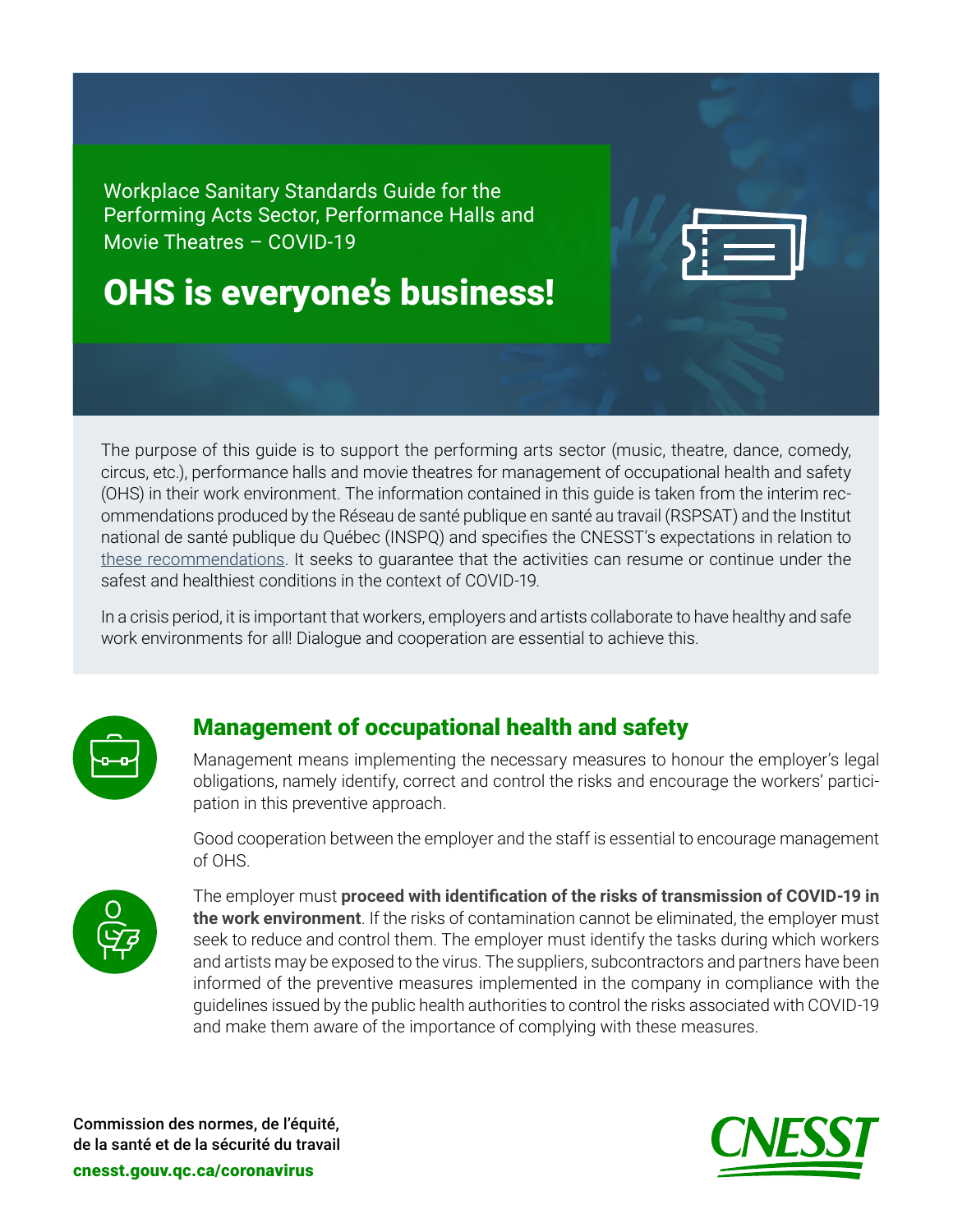The preventive measures that may be applied are based on the principles of exclusion of symptomatic persons from the workplace, physical distancing, hand hygiene, respiratory etiquette and maintenance of hygiene measures for the tools, equipment and frequently touched surfaces.

The COVID-19 context can be a major stress factor, whether for the employer or for the workers, artists, suppliers, subcontractors and partners, due to the upheaval it causes in the different spheres of society. Special attention must therefore be paid to the psychosocial health of personnel.



## Exclusion of symptomatic workers from the workplace

Persons exhibiting symptoms are part of the COVID-19 transmission chain in the workplace. Procedures accounting for the following factors can avoid transmission of the disease:

- Identification of workers and artists with COVID-19 symptoms before they enter the workplace, by means such as:
	- a questionnaire,
	- a self-evaluation by the workers and artists;

The answers to these questions are confidential information. The employer must take the necessary measures to protect the confidentiality of this information;

- Posters are installed as reminders of the importance of hand hygiene, respiratory etiquette and physical distancing at key locations and locations conducive to contamination (entrance, rooms, washrooms, checkrooms, exterior doors, etc.);
- The suppliers, subcontractors, partners, workers and artists have been informed of the preventive measures implemented in the business to reduce and control the risks associated with COVID-19 and make them aware of the importance of complying with these measures;
- Every person exhibiting COVID-19 symptoms is informed of their obligation to stop participating in professional activities until they are able to resume them in compliance with the established sanitary standards;
- The spectators are informed that if they exhibit COVID-19 symptoms, they have the obligation not to attend the event in a performing arts venue, a performance hall or a movie theatre;
- The workers or artists who test positive for COVID-19 must notify their employer according to the instructions received from the Direction générale de la santé publique;
- When a person exhibits symptoms associated with COVID-19, as indicated on the [government website,](https://www.quebec.ca/en/health/health-issues/a-z/general-information-about-coronavirus/) that person must be isolated immediately. Since this person must be removed from the environment, a call to 1-877-644-4545 will provide him/her with directions;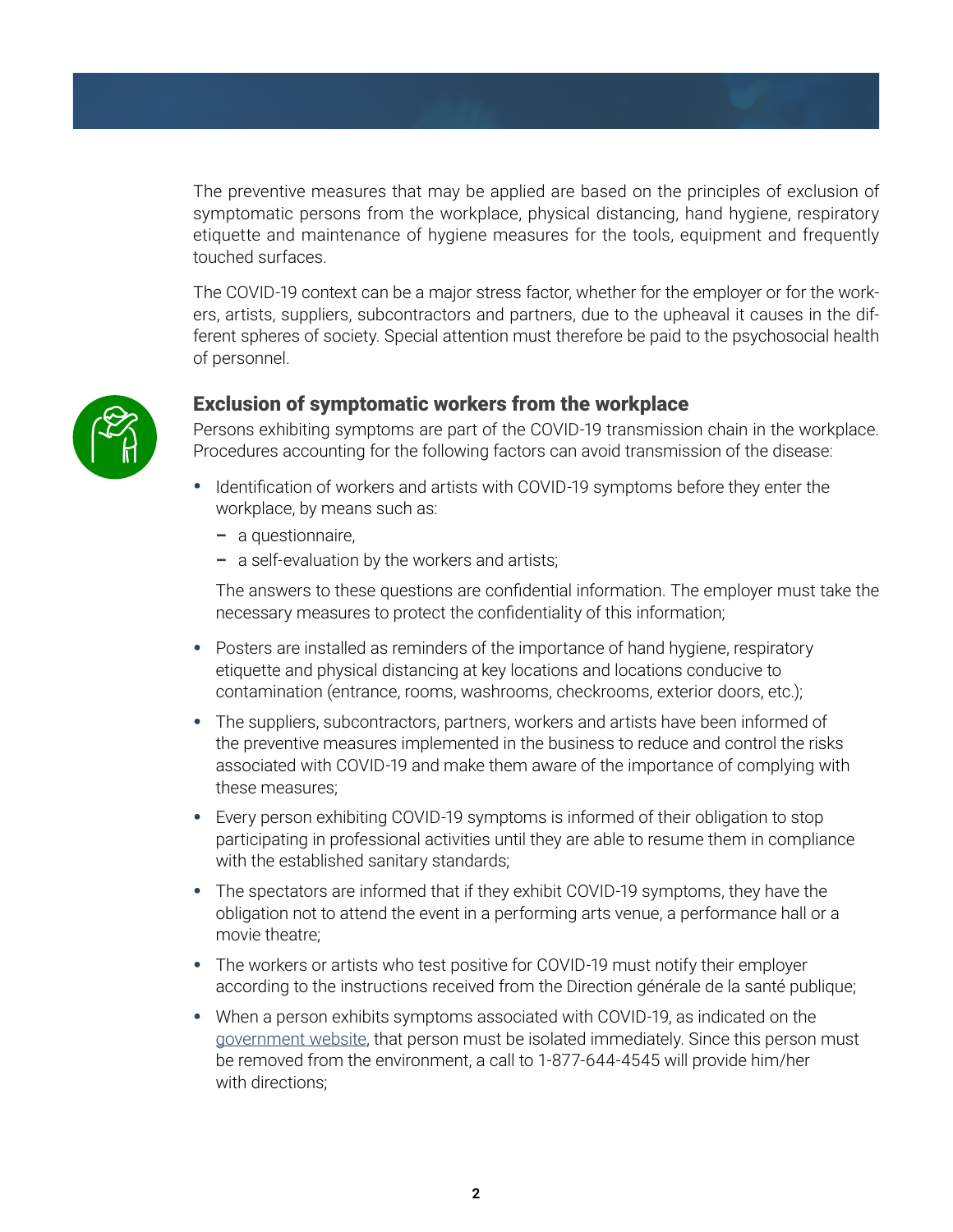- The results of the public health investigation make it possible to determine if the people who have been in contact with the symptomatic person may return to work or must self-isolate;
- Once the person exhibiting symptoms has left, prohibit access to these locations by waiting to clean the room and disinfect the surfaces and objects touched by the person.



## Physical distancing

- Whenever possible, a minimum of 2 metres of distancing between people must be maintained at work, from arrival to departure;
- This distance must also be maintained during breaks and lunch hour;
- The organization of work and activities has been reviewed to respect at least 2 metres of physical distancing between workers or artists;
- Proximity traffic and interactions between people are limited;
- Sharing objects is to be avoided. If this is impossible, strict hygiene measures are deployed;
- If possible, the smallest and most stable possible teams are preferred to encourage physical distancing and reduction of contacts, particularly in the different closed locations with restricted space where several people may be grouped;
- Holding meetings that require a physical gathering is to be avoided;
- Non-essential common areas must be closed;
- Handshakes and hugs must be avoided;
- For the meal areas, avoid service tables or party platters (buffet style). When the employer must provide the meal, individual service (individual serving provided on an individual dish) is offered (including for beverages) and, whenever possible, "lunch box" services are encouraged.

**Adjustments must be made to limit the risk of transmission** when the principles of physical distancing cannot be respected. For example:

- Use of technological means (telework, videoconference, etc.) is preferred (e.g. audition, approval of proofs, etc.);
- Physical barriers (full partitions) have been installed between the different workstations that are too close to each other or that cannot be spaced (e.g. sound console and lighting console);
- Physical barriers (transparent full partitions) have been installed at the ticket booths, cash registers or service counters;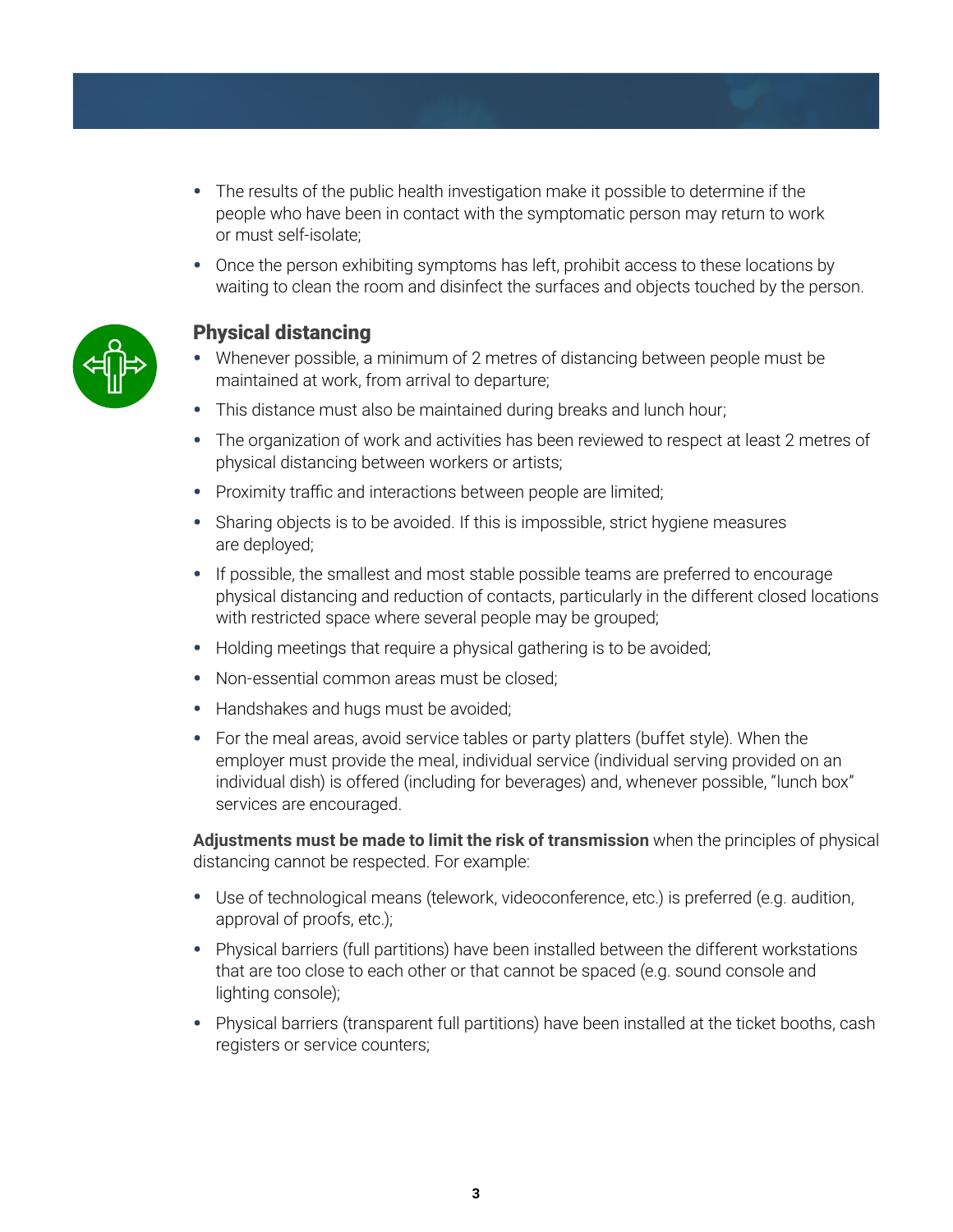- The organization of work has been reviewed. For example:
	- reduce the number of workers present at the same time and job rotations at the workplace,
	- changes to the schedules of activities that can minimize contacts between workers or artists have been planned;
- The number of spectators in the performing arts venues, performance halls and movie theatres is limited according to the public health (Santé publique) directives. Moreover, the spectators are encouraged to apply physical distancing between them in the lobby, the lineups, the halls and the other common areas. This measure is specifically applied by floor markings, various visual communications and the increased presence of staff members, particularly for queue management;
- Whenever possible, one-way traffic has been established to prevent people from encountering each other;
- Special attention must be paid to areas acting as bottlenecks (e.g. hall entrance, service counter, stairways, etc.) to avoid lineups with persons close to each other;
- The hall entrance schedules for shows or performances have been adjusted to minimize peak periods, both during arrival and departure of the spectators;
- Signage (e.g. floor markings) has been deployed to establish at least 2 metres of physical distancing near the waiting areas, ticket booths, cash registers, checkrooms and service counters;
- A procedure mask and protective eyewear (protective glasses or visor covering the face down to the chin) are supplied to workers and artists who perform a task requiring them to be within 2 metres of another person and in the absence of physical barriers.

#### **Special measures for the performance arts and performance halls**

- The artists may be at least one metre from other persons, without a procedure mask or protective eyewear, if they are working on a single number or show and form a stable cast of fewer than 10 people;
- For a cumulative period not exceeding 15 minutes per day, these artists may be within one metre of another person, without a procedure mask or protective eyewear. Physical contact between two artists involving contact with parts of the face is not authorized;
- Persons at risk of [serious complications](https://www.quebec.ca/en/health/health-issues/a-z/general-information-about-coronavirus/) and workers on unstable crews or working on more than one number or show must stay at least 2 metres away from each other if they are not separated by a physical barrier or they are not wearing a procedure mask or protective glasses;
- For numbers and shows in which the artists are less than one metre from another person for less than 15 minutes without protection, the employer must keep a register containing the following information: dates and places of the numbers or shows, names of the workers concerned;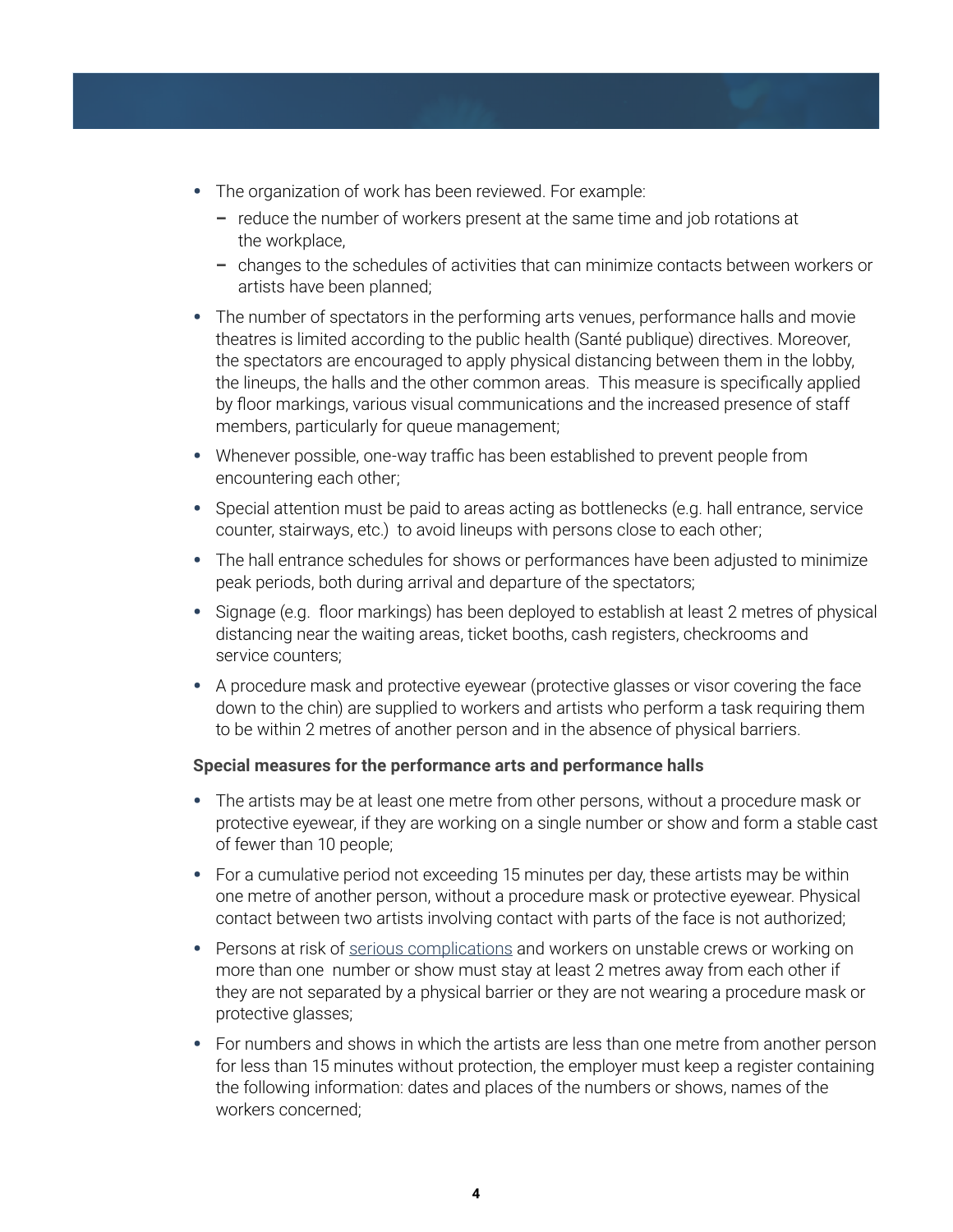- For physical training of artists in halls, refer to the CNESST's *Workplace Sanitary Standards Guide for the Indoor and Outdoor Sports, Recreation and Open Air Activities Sector – COVID-19*;
- The number of people in the practice studio, in the rehearsal hall, on stage and in the dressing rooms must be reduced to maintain the minimum 2-metre distance between people, unless each person is separated from the others by physical barriers (full partitions);
- The technical crews (e.g.: lighting technicians, stagehands, etc.) are reduced whenever possible, and the work schedule is adapted to allow the fewest possible personnel on the stage at the same time to facilitate compliance with the minimum 2-metre distancing;
- If possible, the operators in the hall are separated from the spectators by physical barriers (transparent full partitions);
- Whenever possible, limit the number of equipment units, objects or props that may be handled on stage;
- The equipment units, objects or props that will be used during a performance are cleaned and disinfected before and after their use;
- Shared microphones, earphones, technical equipment or musical instruments are disinfected after each use;
- The workers and artists who must handle sets, equipment objects or props during a performance must wash their hands frequently;
- The workers in the checkrooms who must handle clothing must wash their hands frequently;
- If a practice studio, a rehearsal hall or a dressing room is used by more than one group of learners, one after the other, these premises must be cleaned and disinfected between uses by each group of people.

#### **Special measures for singers and musicians**

- Each singer and each wind musician must maintain a minimum distance of 2 metres from other people or be separated by a physical barrier (full partition). The other musicians may be seated 1.5 metres from each other, while remaining 2 metres from the conductor;
- After each performance, the floor of the work area of a singer or a wind musician is cleaned.

#### **Special measures for circus arts**

• In case of handling or work at heights, if the material cannot be unhooked for disinfection, the workers and artists who handle it must wash their hands before and after each use.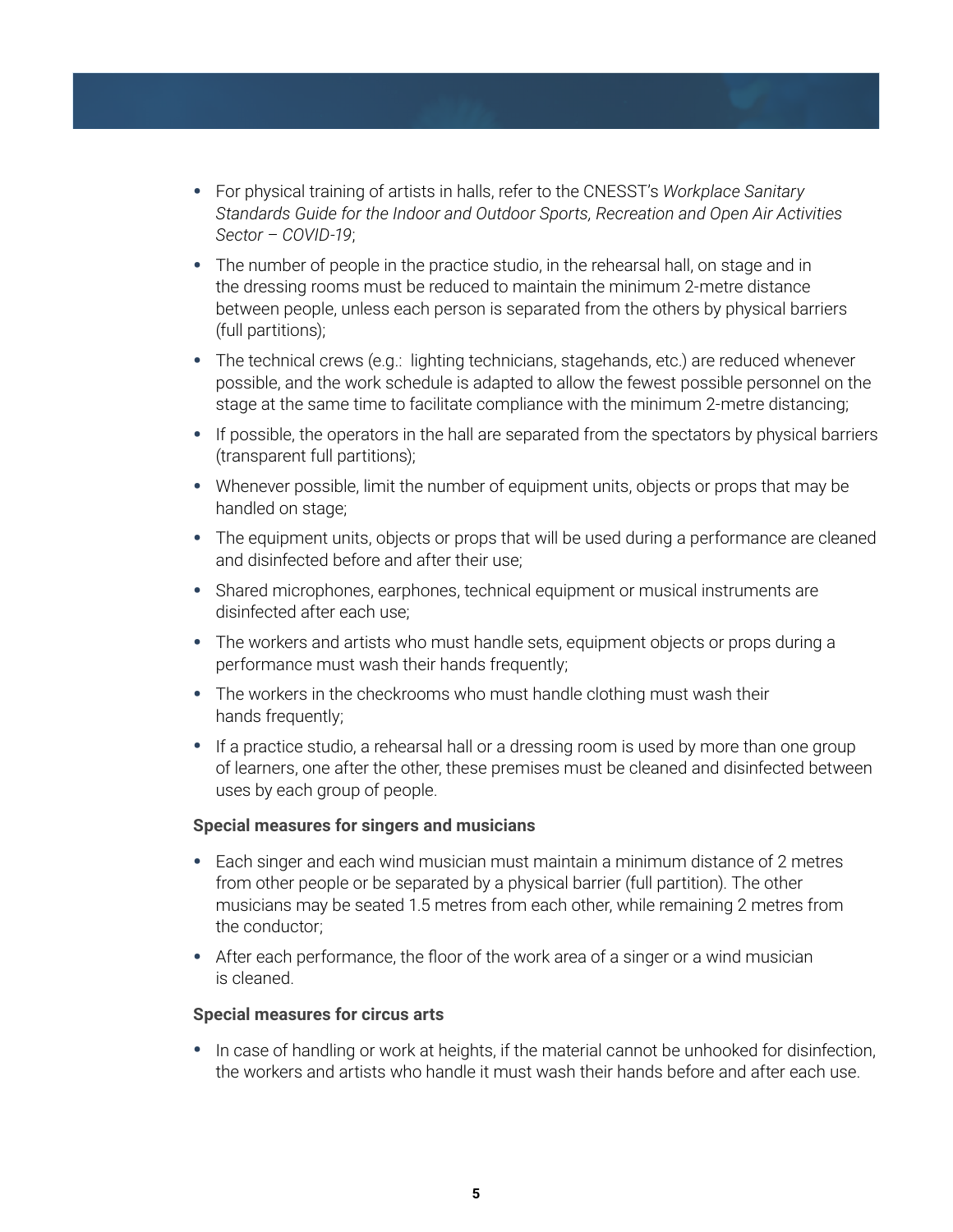#### **Special measures for personnel assigned to hairdressing and makeup**

- Refer to the CNESST *Workplace Sanitary Standards Guide for the Personal Care and Esthetic Services Sector – COVID-19*;
- The makeup artist uses an individual makeup kit for each person (artist, singer, musician, dancer, etc.).

#### **Special measures for personnel assigned to sewing or costumes**

- New clothes must be washed or set aside for 3 hours before a fitting;
- Fittings are done in isolated areas with the fewest number of people at a time;
- Clothes and costumes that have been fitted are washed in water or steam cleaned or set aside for 3 hours before being fitted for another artist or made available again to production;
- Couturiers, costume designers and artists who must handle clothes or costumes must wash their hands frequently;
- Physical contacts must be reduced to the minimum;
- A procedure mask and protective eyewear (protective glasses or visor covering the face down to the chin) are supplied to personnel assigned to sewing or costumes and artists who perform a task requiring them to be within 2 metres of another person;
- Clothes or costumes must be kept in individual plastic covers;
- The clothes or costumes worn are washed with the usual laundry soap or dry-cleaned.

#### **Measures for transporting people during a tour**

- Refer to the CNESST *Workplace Sanitary Standards Guide for the Public Transportation Sector – COVID-19*;
- Encourage individual transportation.

If transportation is organized by the employer:

- Physical barriers (transparent full partitions in compliance with the standards in force) are installed between the driver and the workers or artists; For more information, consult the [Société de l'assurance automobile du Québec website](https://saaq.gouv.qc.ca/fileadmin/documents/publications/installation-cloisons-protection-covid-19.pdf);
- In transport vehicles, when the physical barrier is not installed behind the driver's station, prohibit access to the first benches to respect the 2-metre distance from the driver;
- The workers or artists in the vehicle must be separated by a physical barrier or be seated alone on a bench with free benches between them to respect the 2-metre distance between people;
- A procedure mask and protective eyewear (protective glasses or visor covering the face down to the chin) are supplied to the driver, workers and artists when it impossible to be at least 2 metres from another person, without a physical barrier. In addition, the vehicle is filled to only 50% of its capacity;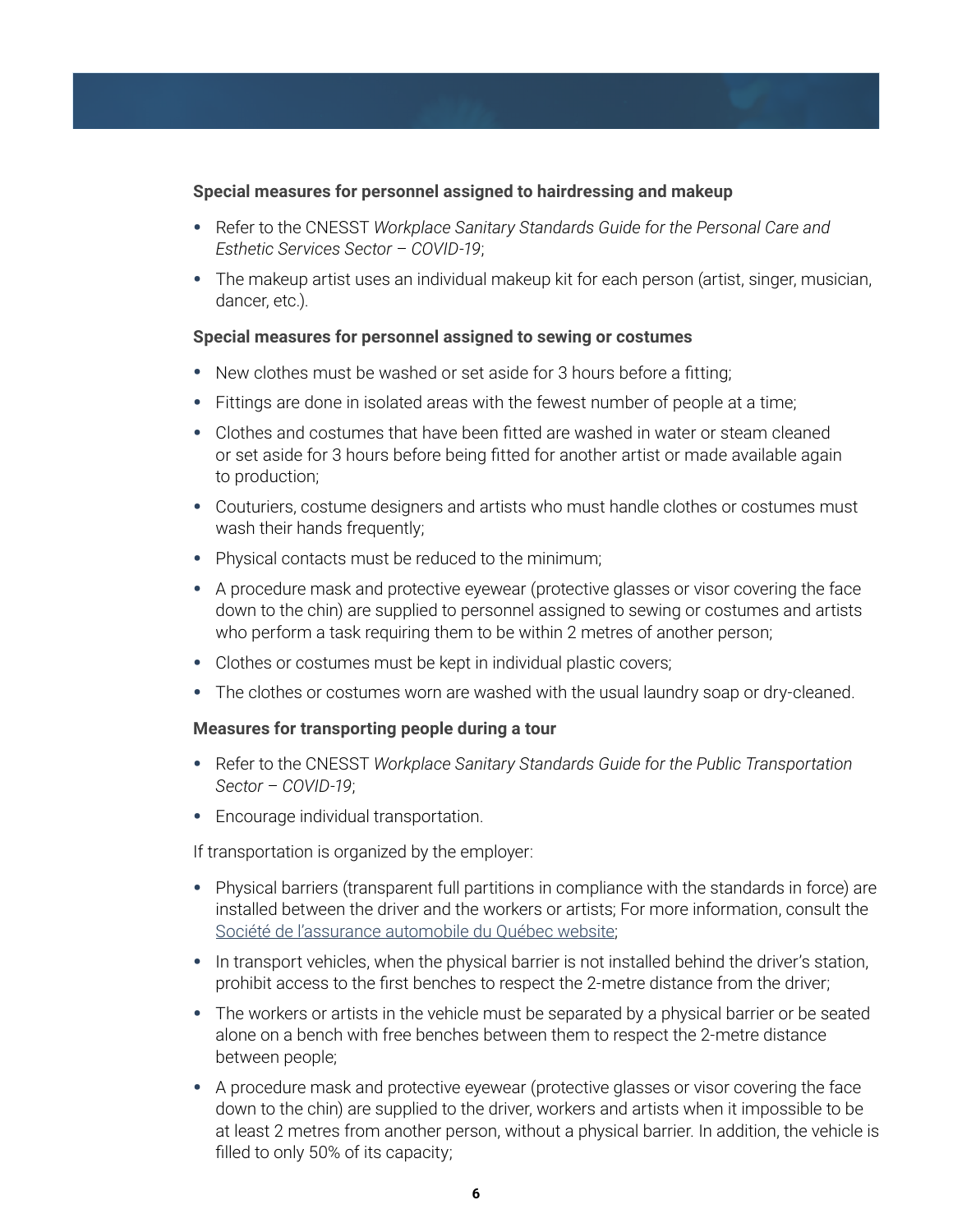- Suitable ventilation in the vehicle is ensured by avoiding air recirculation and encouraging opening of windows whenever possible, for example;
- The driver's station is cleaned and disinfected at least after 8 hours or during a change of driver (e.g. steering wheel, interior and exterior door handles, interior mirror, seat belts, doors, seat);
- The frequently touched surfaces in the vehicles (e.g. seat belts, doors, seats) are cleaned and disinfected between trips.

#### **Special measures for movie theatres**

• If possible, the food counter is reorganized to maintain the minimum 2-metre distance between people or physical barriers (full partitions) are installed.



## Hand hygiene

Frequent hand washing with soap and water or with a hydroalcoholic solution with an alcohol concentration of at least 60% for at least 20 seconds limits the risks of transmission in the work environment, particularly:

- before touching the face (eyes, nose, mouth);
- after coughing, sneezing or wiping the nose;
- before and after eating;
- when entering and leaving rooms and, whenever possible, after each use of collective equipment;
- when entering and leaving the job site;
- after handling something that is frequently touched;
- before putting on and removing protective equipment.

When a hand washing facility is unavailable nearby, provide a no-rinse cleanser (hydroalcoholic solution with an alcohol concentration of at least 60%).

Contactless payment (e.g. bank card or contactless terminals) is preferred to prevent customers from touching the terminals. If customers pay with cash, the cashiers disinfect their hands immediately afterwards with a no-rinse cleanser (hydroalcoholic solution with an alcohol concentration of at least 60%).



# Respiratory etiquette

Respecting respiratory etiquette consists of:

- covering your mouth and nose when you cough or sneeze, and using tissues or the crook of your elbow;
- using single-use tissues;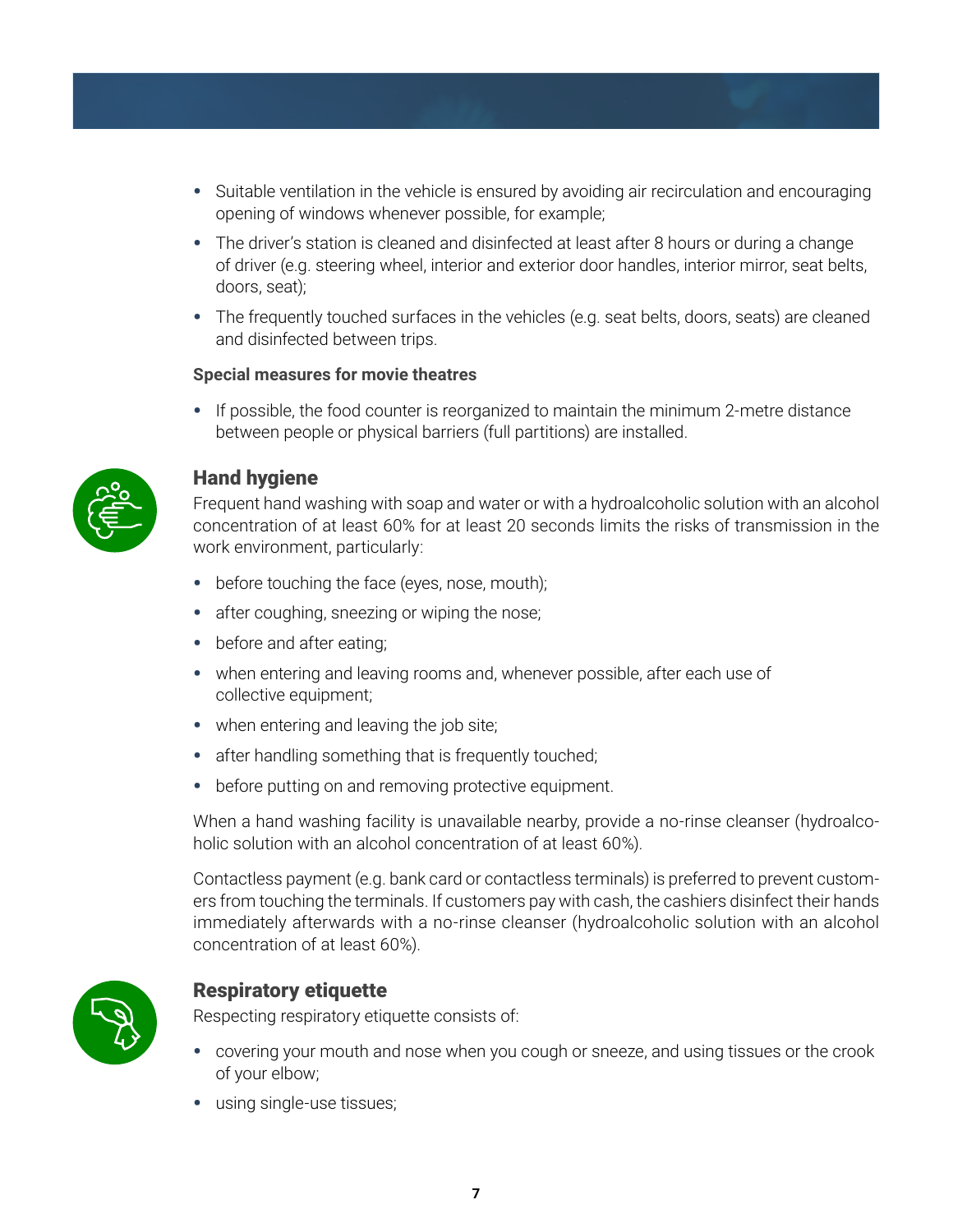- immediately discarding used tissues in the trash can;
- frequent hand washing;
- not touching your mouth or eyes with your gloved or bare hands.



# Maintenance of hygiene measures for tools, equipment and frequently touched surfaces

Given that the virus responsible for COVID-19 can live on surfaces, application of hygiene measures is essential.

- Ensure efficient operation and maintenance of the ventilation systems, according to the regulatory requirements for the type of facility and the tasks performed;
- Clean the sanitary facilities at least after each shift and disinfect them daily;
- Clean the meal areas before each meal and disinfect them daily. For example:
	- refrigerator door handle,
	- chair backs,
	- microwaves;
- Clean and disinfect the frequently touched surfaces after each shift and when they are visibly soiled. For example:
	- physical barriers,
	- tables,
	- doorknobs,
	- faucets,
	- toilets,
	- telephones,
	- computer accessories;
- Clean and disinfect the tools and equipment used at least after each shift or when they must be shared;
- Use the appropriate cleaning products or disinfectants (see the manufacturer's recommendations and do not mix cleansers);
- Remove non-essential objects (magazines, newspapers and knickknacks) from the common areas.

Resources are available online for more information concerning [cleaning of surfaces](https://www.inspq.qc.ca/en/covid-19/environment/surface-cleaning) or the [recommended disinfectants.](https://www.canada.ca/en/health-canada/services/drugs-health-products/disinfectants/covid-19.html)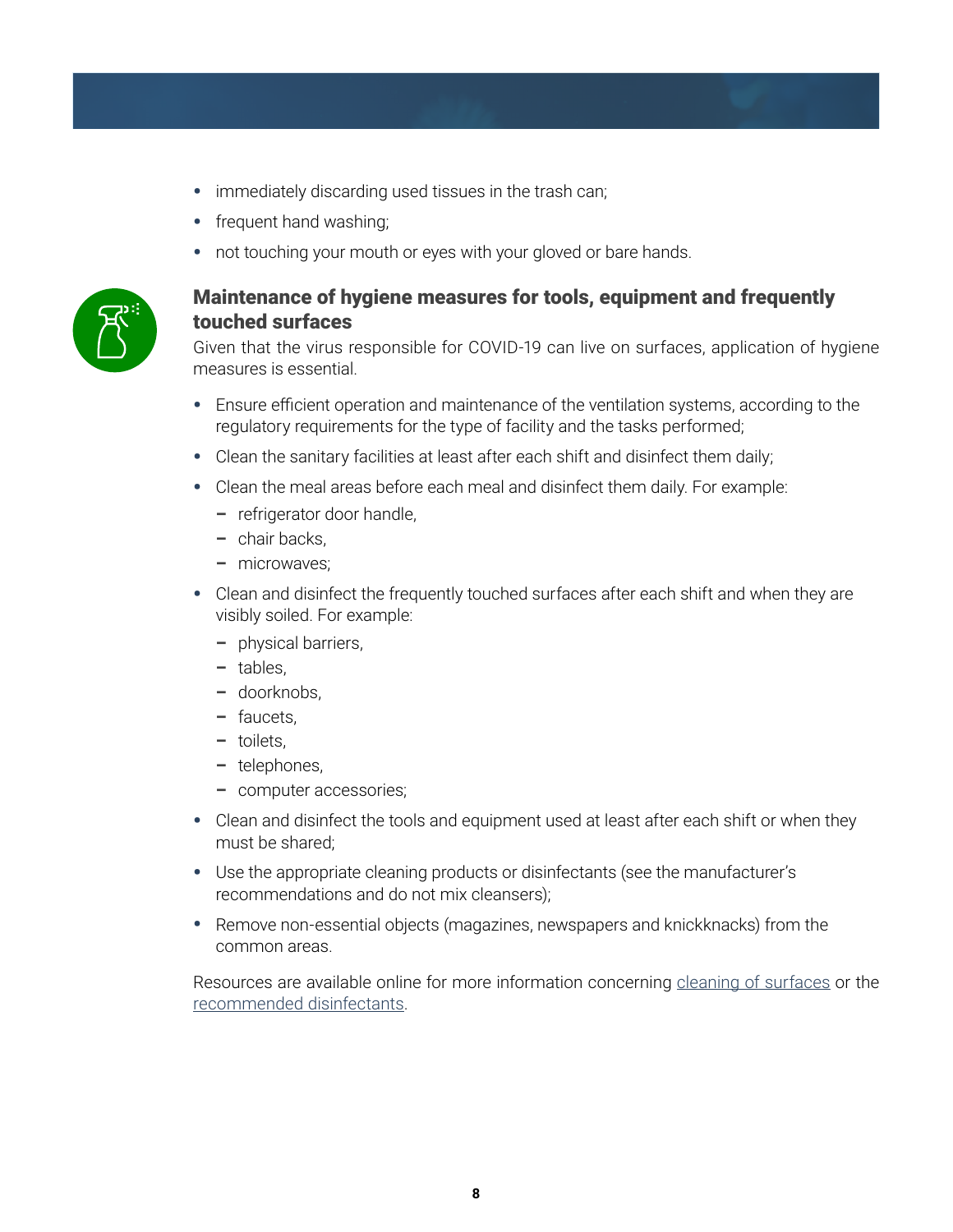

# Legal obligations

The legal obligations in occupational health and safety, both for the employer and the workers, must be applied in the context of COVID-19. Here is a summary.

# Employer

Every employer has the obligation to protect the health and ensure the safety and physical well-being of their workers. The *[Act respecting occupational health and safety](http://legisquebec.gouv.qc.ca/en/showdoc/cs/s-2.1)* (AOHS) requires every employer to take the necessary measures to achieve this ([section 51](http://legisquebec.gouv.qc.ca/en/showdoc/cs/s-2.1)). To do this, the employer, in particular, must implement methods for the identification, correction and control of risks.

In the context of COVID-19, the employer must ensure that the preventive measures usually implemented are always adapted. Otherwise, he must modify them to protect the workers against the risks of contamination.

The employer must also inform the workers about the risks related to their work, including those related to COVID-19. The employer must also assure the workers of the appropriate training, supervision and coaching so that everyone has the skills and knowledge required to perform the work assigned to them safely.

# **Worker**

Every worker has the obligation to protect their health, safety or physical well-being, and to ensure that they do not endanger the health, safety or physical well-being of other persons found in the workplace ([section 49](http://legisquebec.gouv.qc.ca/en/showdoc/cs/s-2.1) of the AOHS). To do this, they must comply with the rules and measures implemented in the context of COVID-19 on the same basis as the other rules applied in the work environment. The workers must also participate in the identification and elimination of risks. If they see risks or have suggestions in this regard, they must inform the health and safety committee (if there is one), their superior or a representative of the employer.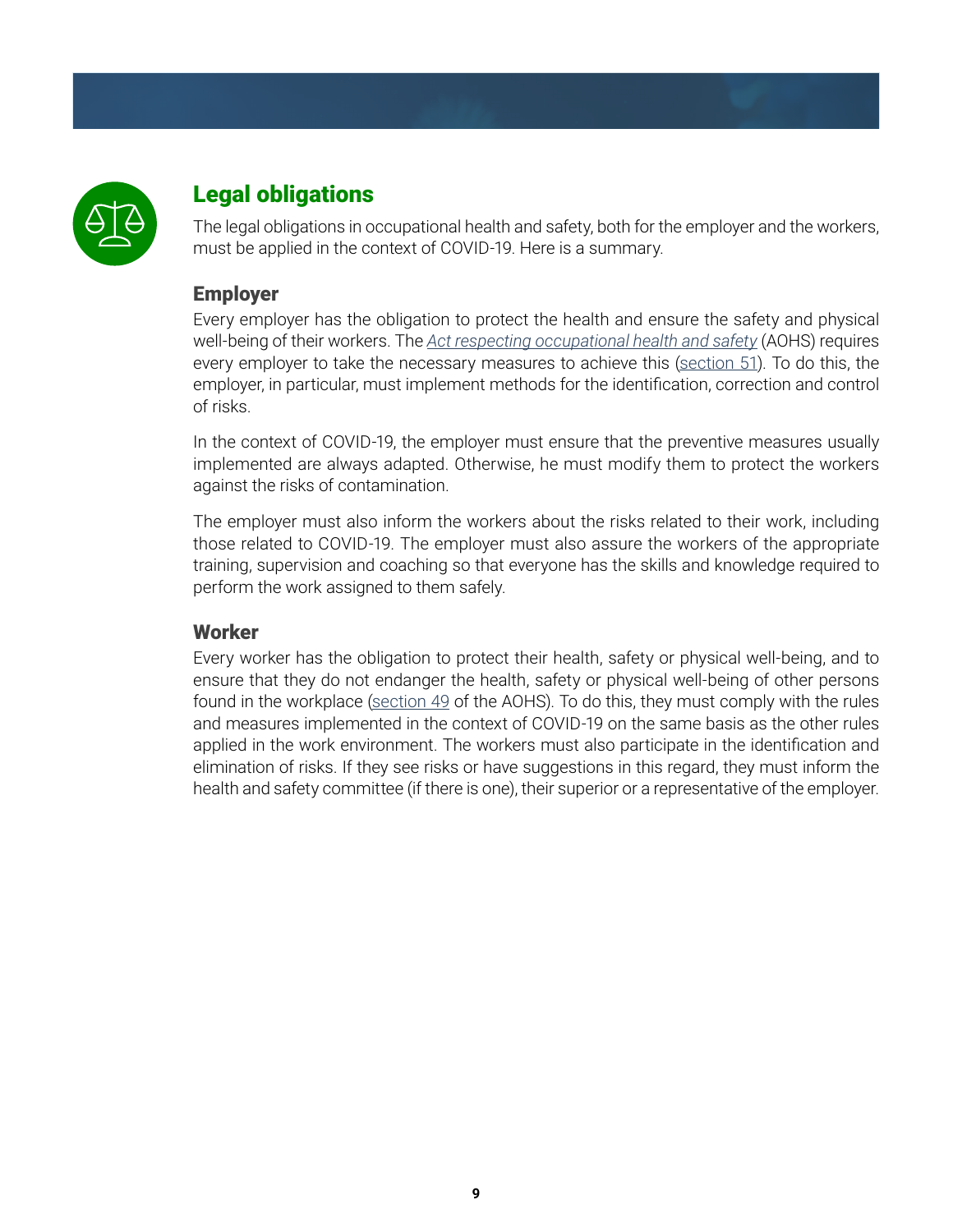# Acknowledgments:

- Association des professionnels de l'industrie de l'humour
- Association des propriétaires de cinéma du Québec
- Association québécoise de l'industrie du disque, du spectacle et de la vidéo
- Cinémas Guzzo
- Conseil des arts et des lettres du Québec
- Conseil québécois de la musique
- Conseil québécois du théâtre
- Corporation des salles de cinéma du Québec
- Direction de la santé publique
- En Piste Compétence Culture
- Evenko
- Grand Théâtre
- Guilde des musiciens et musiciennes du Québec
- Institut national de santé publique du Québec
- La Tohu
- Les scènes de musique alternative du Québec
- Ministère de la Culture et des Communications
- Objectif Scène
- Partenariat du Quartier des spectacles
- Place des arts
- Québécor
- Regroupement des événements majeurs internationaux
- Regroupement des organisateurs de spectacles de l'Est du Québec
- Regroupement québécois de la danse
- Réseau Centre
- Réseau Scènes
- Rideau
- Société de développement des entreprises culturelles
- Spectour Abitibi-Témiscamingue inc.
- Union des artistes